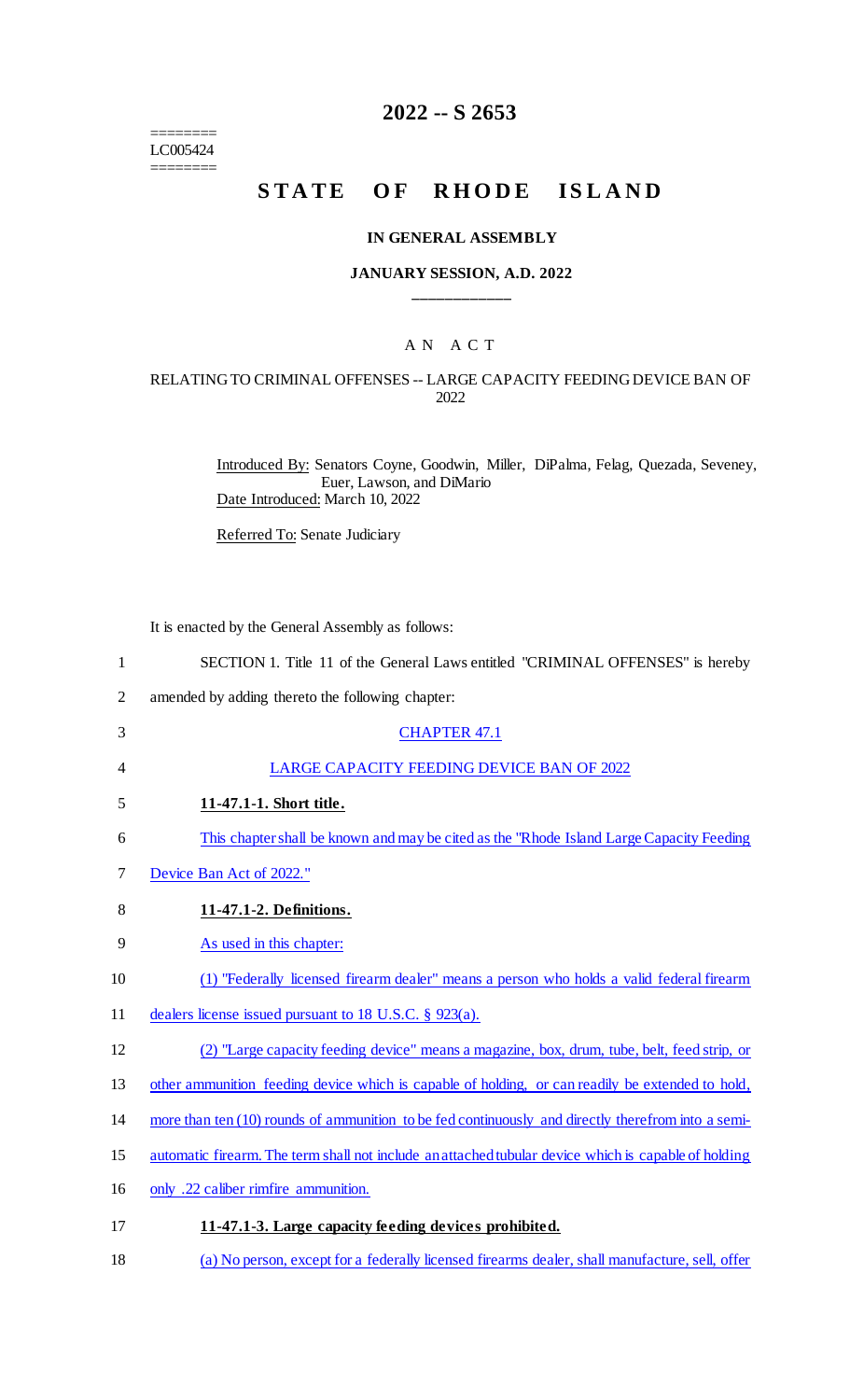to sell, transfer, purchase, possess, or have under his or her control a large capacity feeding device, except as otherwise authorized under this chapter. Any person convicted of violating the provisions of this section shall be punished by imprisonment of not more than five (5) years, or by a fine of up to five thousand dollars (\$5,000), and the large capacity feeding device shall be subject to forfeiture. (b) The provisions of subsection (a) of this section shall not apply to: (1) Any person who, on the effective date of this chapter, lawfully possesses a large 8 capacity feeding device; provided that, within one hundred eighty (180) days of the effective date of this chapter the person: (i) Permanently modifies the large capacity feeding device such that it cannot hold more 11 than ten (10) rounds of ammunition; (ii) Surrenders the large capacity feeding device to the police department in the city or town 13 where the person resides in accordance with the procedures for surrender of weapons set forth by the police department or the Rhode Island state police, or, if there is no such police department or 15 the person resides out of state, to the Rhode Island state police; or 16 (iii) Transfers or sells the large capacity feeding device to a federally licensed firearm dealer or person or firm outside the State of Rhode Island that is lawfully entitled to own or possess such a feeding device. (2)(i) Any law enforcement officer exempt under §§ 11-47-9 and 11-47-9.1; or 20 (ii) A retired law enforcement officer exempt under §§ 11-47-9 and 11-47-9.1 who is not 21 otherwise prohibited from receiving such a feeding device from such agency upon retirement, and who has a permit to carry pursuant to § 11-47-18(b). (3) An active duty member of the Armed Forces of the United States or the National Guard 24 who is authorized to possess and carry such a feeding device. SECTION 2. This act shall take effect upon passage.

======== LC005424 ========